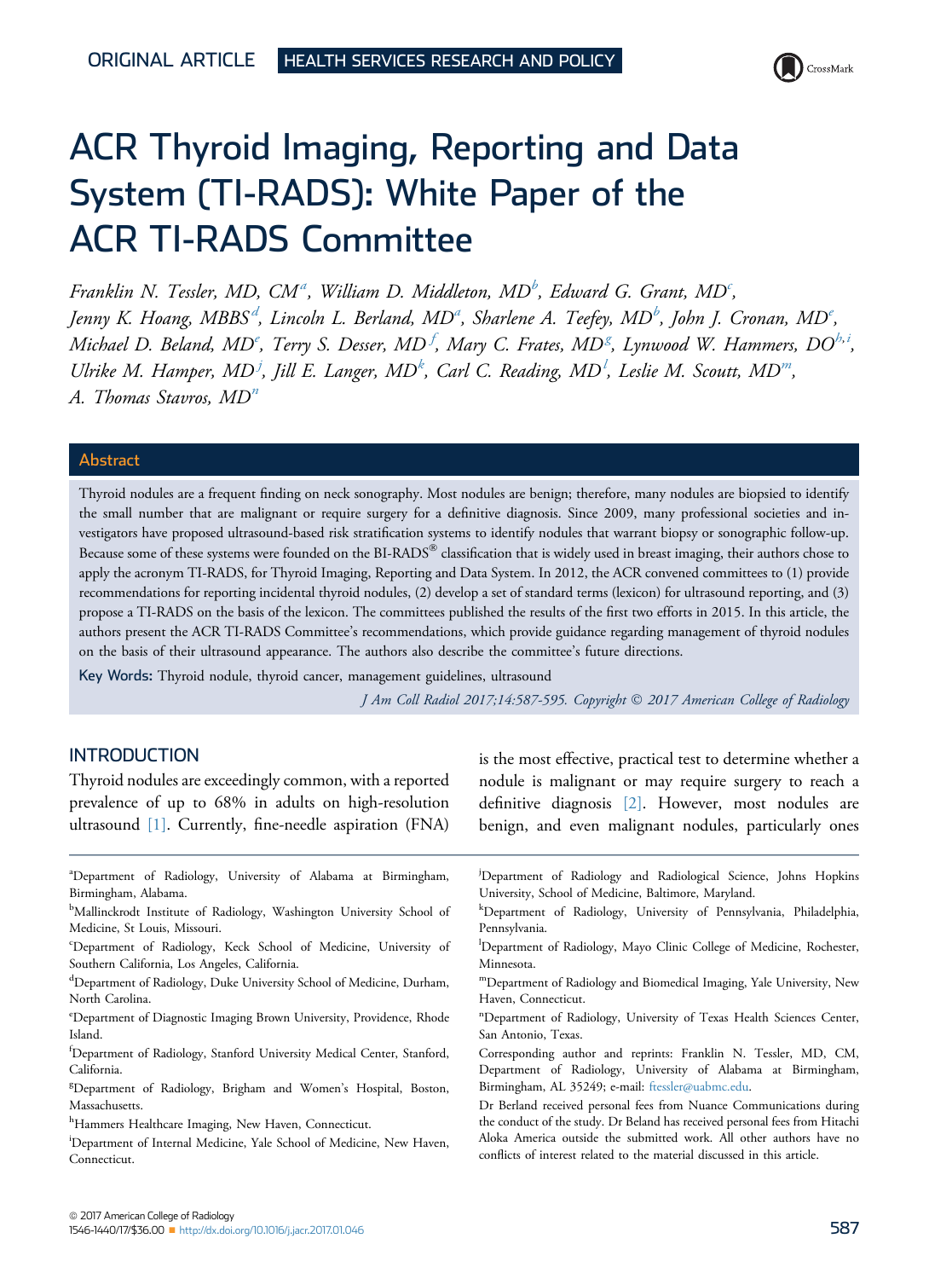smaller than 1 cm, frequently exhibit indolent or nonaggressive behavior [\[3-5\].](#page-6-0) Therefore, not all detected nodules require FNA and/or surgery.

Despite a rapid increase in the reported incidence of papillary thyroid cancer that resulted from screening thyroid sonography in asymptomatic patients in South Korea, mortality has remained extremely low [\[6\].](#page-6-0) In the United States, overdiagnosis of thyroid cancer, defined as "diagnosis of thyroid tumors that would not, if left alone, result in symptoms or death" accounted for 70% to 80% of thyroid cancer cases in women and 45% of cases in men between 2003 and 2007 [\[7\]](#page-6-0).

Therefore, a reliable, noninvasive method to identify which nodules warrant FNA on the basis of a reasonable likelihood of biologically significant malignancy would be highly desirable. In 2015, committees convened by the ACR published white papers that presented an approach to incidental thyroid nodules and proposed standard terminology (lexicon) for ultrasound reporting [\[8,9\]](#page-6-0). The purpose of the present white paper is to present our system for risk stratification, which is designed to identify most clinically significant malignancies while reducing the number of biopsies performed on benign nodules.

## PROJECT RATIONALE AND CONSENSUS PROCESS

Several professional societies and groups of investigators have proposed methods to guide ultrasound practitioners in recommending FNA on the basis of ultrasound features [\[10-18\]](#page-6-0). Some of these systems were termed TI-RADS (Thyroid Imaging, Reporting and Data System) because they were modeled on the ACR's BI-RADS®, which has been widely accepted in breast imaging. Other societies, such as the American Thyroid Association (ATA), have taken a slightly different, pattern-oriented approach, but with the same intent [\[19\].](#page-7-0) The plethora, complexity, and lack of congruence of these systems has limited their adoption by the ultrasound community and inspired our effort to publish a classification system under the auspices of the ACR. The ACR TI-RADS Committee agreed on the following attributes for our risk classification algorithm. It would be:

- <sup>n</sup> founded on the ultrasound features defined in our previously published lexicon;
- <sup>n</sup> easy to apply across a wide gamut of ultrasound practices;
- able to classify all thyroid nodules; and
- n evidence based to the greatest extent possible.

The proposals presented in this white paper, which were developed via conference calls, e-mail, and online

surveys, represent the consensus opinion of the ACR TI-RADS Committee. They are based on the literature; analysis of data from the Surveillance, Epidemiology, and End Results (SEER) Program of the National Cancer Institute; evaluation of existing risk classification systems; and expert opinion. Our recommendations are intended to serve as guidance for practitioners who incorporate ultrasound in the management of adult patients with thyroid nodules. They should not be construed as standards. Interpreting and referring physicians are legally and professionally responsible for applying their professional judgment to every case, regardless of the ACR TI-RADS recommendations. The decision to perform FNA should also account for the referring physician's preference and the patient's risk factors for thyroid cancer, anxiety, comorbidities, life expectancy, and other relevant considerations.

# OVERVIEW OF ACR TI-RADS

The ultrasound features in the ACR TI-RADS are categorized as benign, minimally suspicious, moderately suspicious, or highly suspicious for malignancy. Points are given for all the ultrasound features in a nodule, with more suspicious features being awarded additional points. [Figure 1](#page-2-0) presents these features arranged per the five lexicon categories [\[8\].](#page-6-0) When assessing a nodule, the reader selects one feature from each of the first four categories and all the features that apply from the final category and sums the points. The point total determines the nodule's ACR TI-RADS level, which ranges from TR1 (benign) to TR5 (high suspicion of malignancy). Note that although it is possible for a nodule to be awarded zero points and hence be characterized as TR1, all other nodules merit at least two points because a nodule that has a mixed cystic and solid composition (one point) will also gain at least one more point for the echogenicity of its solid component. Finally, although sonoelastography is a promising technique [\[20,21\]](#page-7-0), it is probably not available in many ultrasound laboratories and is not incorporated into the ACR TI-RADS.

In the ACR TI-RADS, recommendations for FNA or ultrasound follow-up are based on a nodule's ACR TI-RADS level and its maximum diameter. For risk levels TR3 through TR5, the chart presents a size threshold at or above which FNA should be recommended. We also defined lower size limits for recommending follow-up ultrasound for TR3, TR4, and TR5 nodules to limit the number of repeat sonograms for those that are likely to be benign or not clinically significant.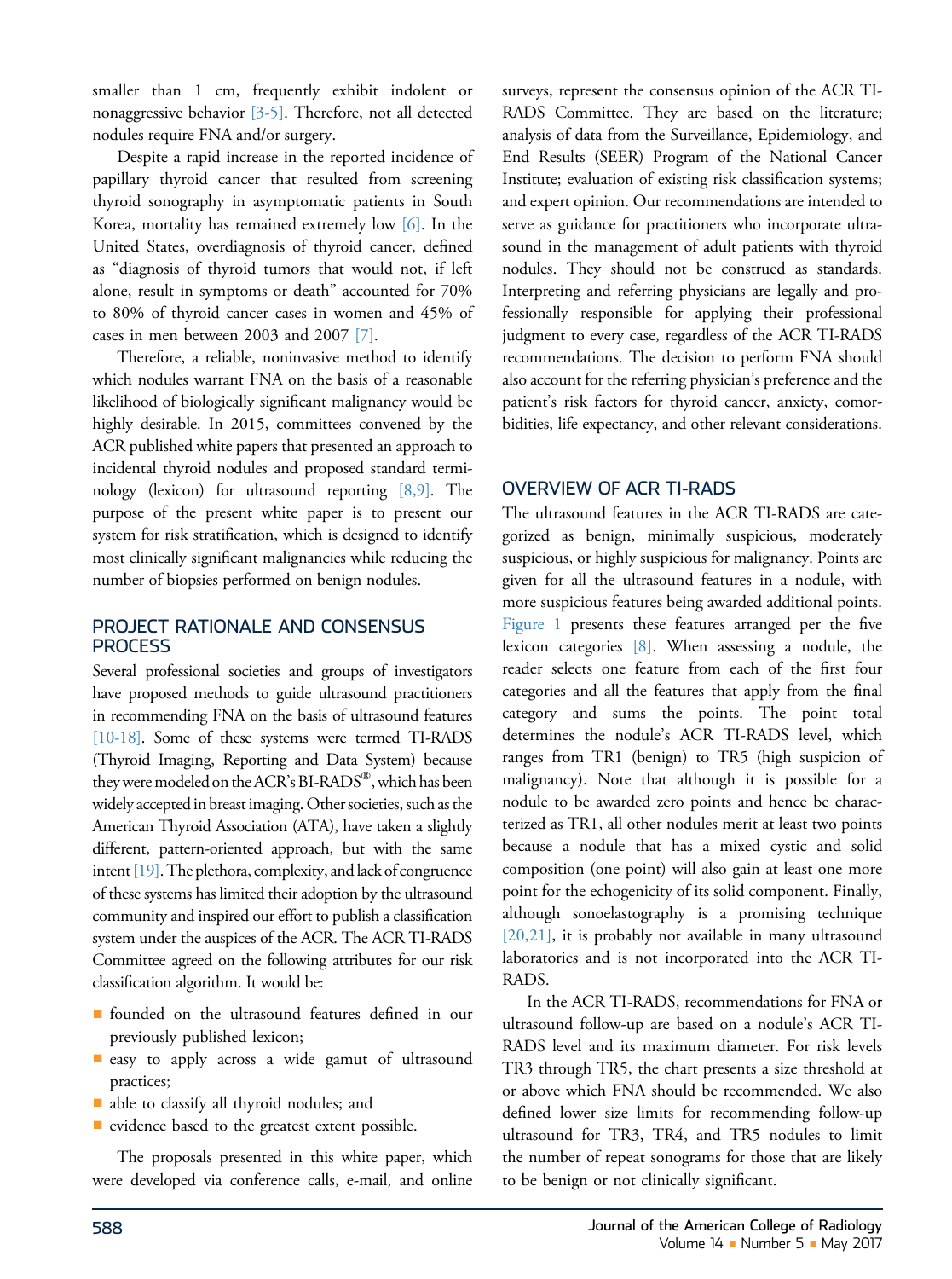<span id="page-2-0"></span>

Fig 1. Chart showing five categories on the basis of the ACR Thyroid Imaging, Reporting and Data System (TI-RADS) lexicon, TR levels, and criteria for fine-needle aspiration or follow-up ultrasound. Explanatory notes appear at the bottom.

In developing the ACR TI-RADS, the committee strived to account for the discrepancy between the sharp rise in the diagnosis and treatment of thyroid cancer resulting from increased detection and biopsy and the lack of commensurate improvement in long-term outcomes [\[22\].](#page-7-0) This suggested to us that diagnosing every thyroid malignancy should not be our goal. Like other professional societies [\[17,19\],](#page-7-0) we recommend biopsy of high-suspicion nodules only if they are 1 cm or larger. As well, we advocate biopsy of nodules that have a low risk for malignancy only when they measure 2.5 cm or more.

The ACR TI-RADS is designed to balance the benefit of identifying clinically important cancers against the risk and cost of subjecting patients with benign nodules or indolent cancers to biopsy and treatment. Our recommendations for follow-up ultrasound substantially mitigate the possibility that significant malignancies will remain undetected over time and are concordant with the

DIFFERENCES BETWEEN ACR TI-RADS AND OTHER SYSTEMS

waiting") for low-risk thyroid cancer [\[23,24\].](#page-7-0)

#### **Structure**

To make the system easy to understand and apply, the ACR TI-RADS does not include subcategories, nor does it include a TR0 category to indicate a normal thyroid gland. The ACR TI-RADS also lends itself to implementation as templates in voice recognition reporting or computerized decision support systems. The committee decided against the pattern-based approach used by the ATA on the basis of the results of a study by Yoon et al [\[25\],](#page-7-0) which showed that the ATA guidelines were unable to classify 3.4% of 1,293 nodules, of which 18.2% were malignant. Notably, that study included only nodules that were subjected to FNA or surgery. It is likely that

increasing trend toward active surveillance ("watchful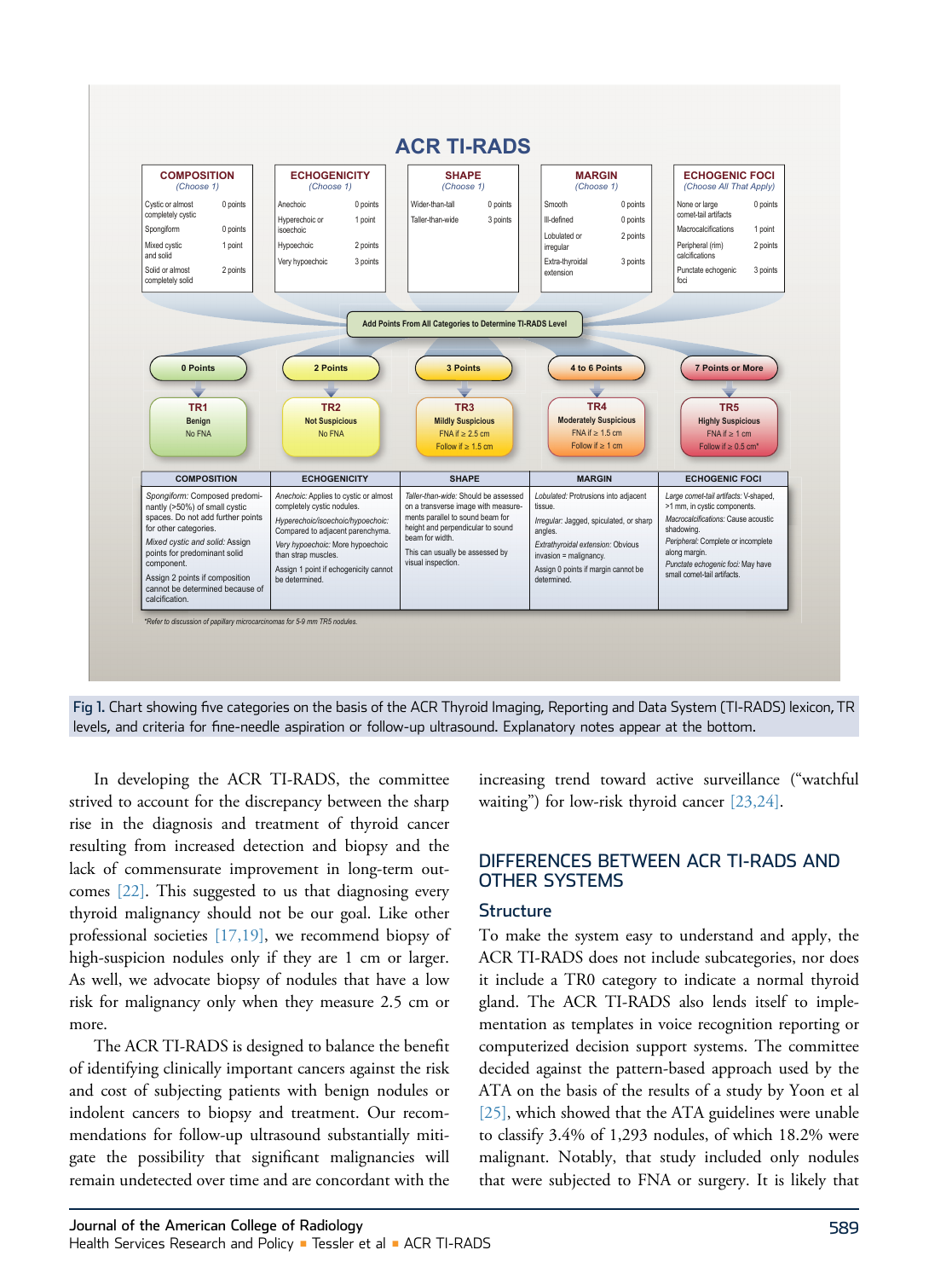an even greater percentage of nodules would not have been categorized had other nodules been included, as it is not practical to provide patterns that account for every potential constellation of features.

# Size Thresholds for FNA

The ACR TI-RADS is consistent with most other guidelines in recommending FNA for highly suspicious nodules 1 cm or larger. However, our thresholds for mildly suspicious and moderately suspicious nodules (2.5 and 1.5 cm, respectively) are higher than the cutoffs advocated by the ATA and the Korean Society of Thyroid Radiology [\[17,19\]](#page-7-0).

In a 2005 publication cited by both organizations, Machens et al [\[26\]](#page-7-0) contended that the cumulative risk for distant metastases from papillary and follicular thyroid cancer rose at a threshold of 2 cm. They therefore advocated biopsy of nodules larger than 2 cm. However, our review of their graphs suggested a gradual, slight increase that began at a larger size. More important, Machens et al based their analysis on tumor size in resected specimens, not on ultrasound dimensions. Subsequent research has demonstrated a significant lack of concordance between sonographic and pathologic sizing, with a tendency for ultrasound to result in larger measurements [\[27\].](#page-7-0) Of 205 papillary carcinomas  $\geq$ 1.5 cm studied by Bachar et al [\[28\]](#page-7-0), the mean diameter on ultrasound was  $2.65 \pm 1.07$  cm, compared with  $1.97 \pm 1.17$  cm on pathology. The committee's higher size cutoffs reflect this discrepancy.

Our choices were further guided by evaluation of a database of more than 3,000 proven thyroid nodules that was created for a study sponsored by the Society of Radiologists in Ultrasound [\[29\].](#page-7-0) Partial analysis showed cancer risk levels of no more than 2% for TR1 and TR2 nodules, 5% for TR3 nodules, 5% to 20% for TR4 nodules, and at least 20% for TR5 nodules We also considered published [\[30\]](#page-7-0) and newly performed SEER data analyses that showed a slight increase in distant metastases at 2.5 cm, as well as slight increments in 10 year relative and thyroid cancer-specific mortality at 3 cm.

# ACR TI-RADS FEATURE CATEGORIES

In this section, we elaborate on the five groups of ultrasound findings, ACR TI-RADS levels, and size thresholds. Readers are encouraged to refer to the lexicon white paper for detailed descriptions of all the categories and features [\[8\]](#page-6-0). As well, any history of prior FNA or ethanol ablation should be sought, as these procedures may lead to a suspicious appearance at follow-up ultrasound [\[31\].](#page-7-0)

Nodules that are cystic or almost completely cystic merit no points because they are almost universally benign [\[16\].](#page-7-0) Similarly, a spongiform architecture is highly correlated with benign cytology, regardless of its relative echogenicity or other features [\[32-34\].](#page-7-0) However, a spongiform nodule must be composed predominantly (>50%) of small cystic spaces [\[8\]](#page-6-0). Nodules should not be characterized as spongiform solely on the basis of the presence of a few, scattered cystic components in an otherwise solid nodule (Online Fig. 2).

"Mixed cystic and solid" combines two features from the lexicon, predominately solid and predominately cystic. The appearance of the solid component is more important than the overall size of the nodule or the proportion of solid versus cystic components in determining whether biopsy is warranted. Solid material that is eccentric and has an acute angle with the nodule's wall is suspicious, as is solid material with moderately or highly suspicious characteristics, such as decreased echogenicity, lobulation, and punctate echogenic foci [\[35-38\]](#page-7-0). As well, although color Doppler ultrasound has not been shown to reliably discriminate between benign and malignant nodules [\[39\]](#page-7-0), the presence of flow in solid components distinguishes tissue from echogenic debris or hemorrhage. Inconsequential debris may be identified by layering or motion elicited by changes in patient position.

# **Echogenicity**

This feature refers to a nodule's reflectivity relative to adjacent thyroid tissue, except for very hypoechoic nodules, in which the strap muscles are used as the basis for comparison. This category also includes "anechoic," a zero-point feature that was absent from the lexicon. It applies to cystic or almost completely cystic nodules that would otherwise be given three points because of their very hypoechoic appearance.

# **Shape**

A taller-than-wide shape is an insensitive but highly specific indicator of malignancy [\[12,13,40\]](#page-6-0). This feature is evaluated in the axial plane by comparing the height ("tallness") and width of a nodule measured parallel and perpendicular to the ultrasound beam, respectively. A taller-than-wide configuration is usually evident on visual inspection and rarely requires formal measurements.

# Margin

The presence of a halo is neither discriminatory nor mutually exclusive with other margin types; therefore, we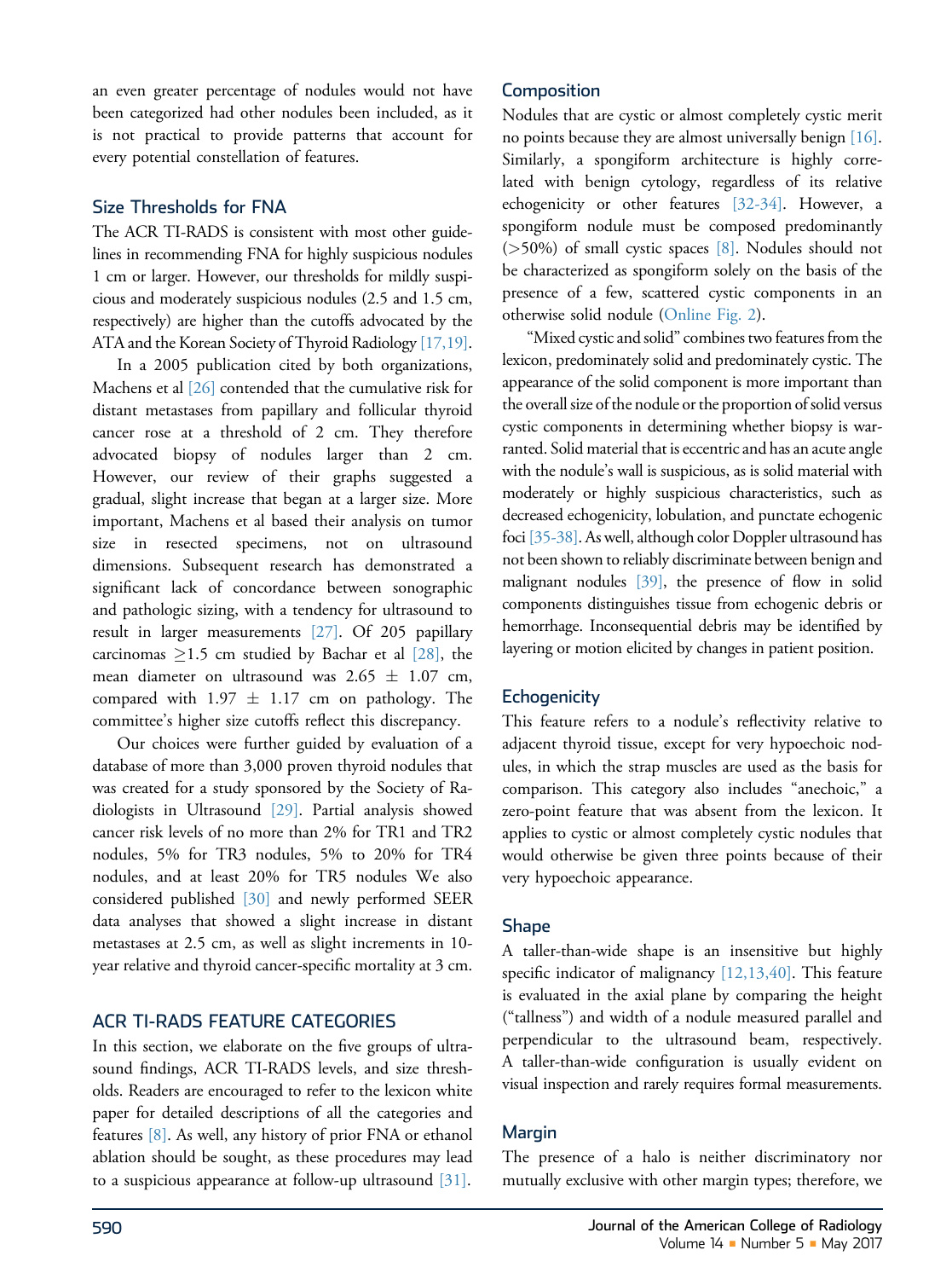elected to omit it. We included "ill defined" in this group so that any reporting template that incorporates a field for margin will not be left empty if a nodule is not well defined. "Lobulated or irregular margin" refers to a spiculated or jagged edge, with or without protrusions into the surrounding parenchyma. It may be difficult to recognize this finding if the nodule is ill defined, is embedded in a heterogeneous gland, or abuts multiple other nodules. If the margin cannot be determined for any reason, zero points should be assigned.

Extension beyond the thyroid border is classified as extensive or minimal [\[41\]](#page-7-0). (We use the term border because the thyroid gland lacks a true fibrous capsule [\[42\].](#page-7-0)) Extensive extrathyroidal extension (ETE) that is characterized by frank invasion of adjacent soft tissue and/or vascular structures is a highly reliable sign of malignancy and is an unfavorable prognostic sign [\[43\]](#page-7-0). Minimal ETE may be suspected sonographically in the presence of border abutment, contour bulging, or loss of the echogenic thyroid border [\[44,45\]](#page-7-0). However, agreement among pathologists for identification of minimal ETE is poor [\[46\],](#page-7-0) and its clinical significance is controversial [\[41,47,48\].](#page-7-0) Therefore, practitioners should exercise caution when reporting minimal ETE, particularly for otherwise benign-appearing nodules.

## Echogenic Foci

"Large comet-tail artifacts"are echogenic foci with V-shaped echoes >1 mm deep to them. They are associated with colloid and are strongly indicative of benignity when found within the cystic components of thyroid nodules. "Macrocalcifications" are coarse echogenic foci accompanied by acoustic shadowing. Evidence in the literature regarding their association with increased malignancy risk is mixed, especially in nodules lacking other malignant features [\[12,49-51\]](#page-6-0). Given published data that show a weakly positive relationship with malignancy [\[52\]](#page-7-0), macrocalcifications are assigned one point, recognizing that the risk is increased if the nodule also contains moderately or highly suspicious features that warrant additional points.

Peripheral calcifications lie along all or part of a nodule's margin. Their correlation with malignancy in the literature is variable [\[49\]](#page-7-0). However, because some publications suggest that they are more strongly associated with malignancy than macrocalcifications, they are awarded two points [\[52\].](#page-7-0) Some authors have called attention to interrupted peripheral calcifications with protruding soft tissue as suspicious for malignancy, but with low specificity [\[53\].](#page-7-0) In the ACR TI-RADS, this appearance qualifies as a lobulated margin, which adds another two points to the nodule's total assignment. In nodules with calcifications that cause strong acoustic shadowing that precludes or limits assessment of internal characteristics, particularly echogenicity and composition, it is best to assume that the nodule is solid and assign two points for composition and one point for echogenicity.

Punctate echogenic foci are smaller than macrocalcifications and are nonshadowing. In the solid components of thyroid nodules, they may correspond to the psammomatous calcifications associated with papillary cancers and are therefore considered highly suspicious, particularly in combination with other suspicious features. This category includes echogenic foci that are associated with small comet-tail artifacts in solid components, as distinguished from the large comet-tail artifacts described earlier [\[54\]](#page-7-0). Notably, small echogenic foci may be seen in spongiform nodules, where they probably represent the back walls of minute cysts. They are not suspicious in this circumstance and should not add to the point total of spongiform nodules.

#### Additional Benign Appearances

Several ultrasound findings have been described as characteristic of benign nodules with a high degree of reliability. These include a uniformly hyperechoic ("white knight") appearance, as well as a variegated pattern of hyperechoic areas separated by hypoechoic bands reminiscent of giraffe hide, both in the setting of Hashimoto's thyroiditis [\[34\]](#page-7-0). Because of their scarcity, the committee chose not to formally incorporate these patterns in the ACR TI-RADS chart.

#### PAPILLARY THYROID MICROCARCINOMAS

The ACR TI-RADS is concordant with other guidelines in recommending against routine biopsy of nodules smaller than 1 cm, even if they are highly suspicious. However, because some thyroid specialists advocate active surveillance, ablation, or lobectomy for papillary microcarcinomas, biopsy of 5- to 9-mm TR5 nodules may be appropriate under certain circumstances [\[24,55-57\].](#page-7-0) The determination to perform FNA will involve shared decision making between the referring physician and the patient. The report should indicate whether the nodule can be measured reproducibly on follow-up studies. Additionally, nodules in critical submarginal locations may complicate surgery [\[24,55,56\]](#page-7-0). Therefore, the report should also indicate whether the nodule abuts the trachea or whether it is adjacent to the tracheoesophageal groove (the location of the recurrent laryngeal nerve).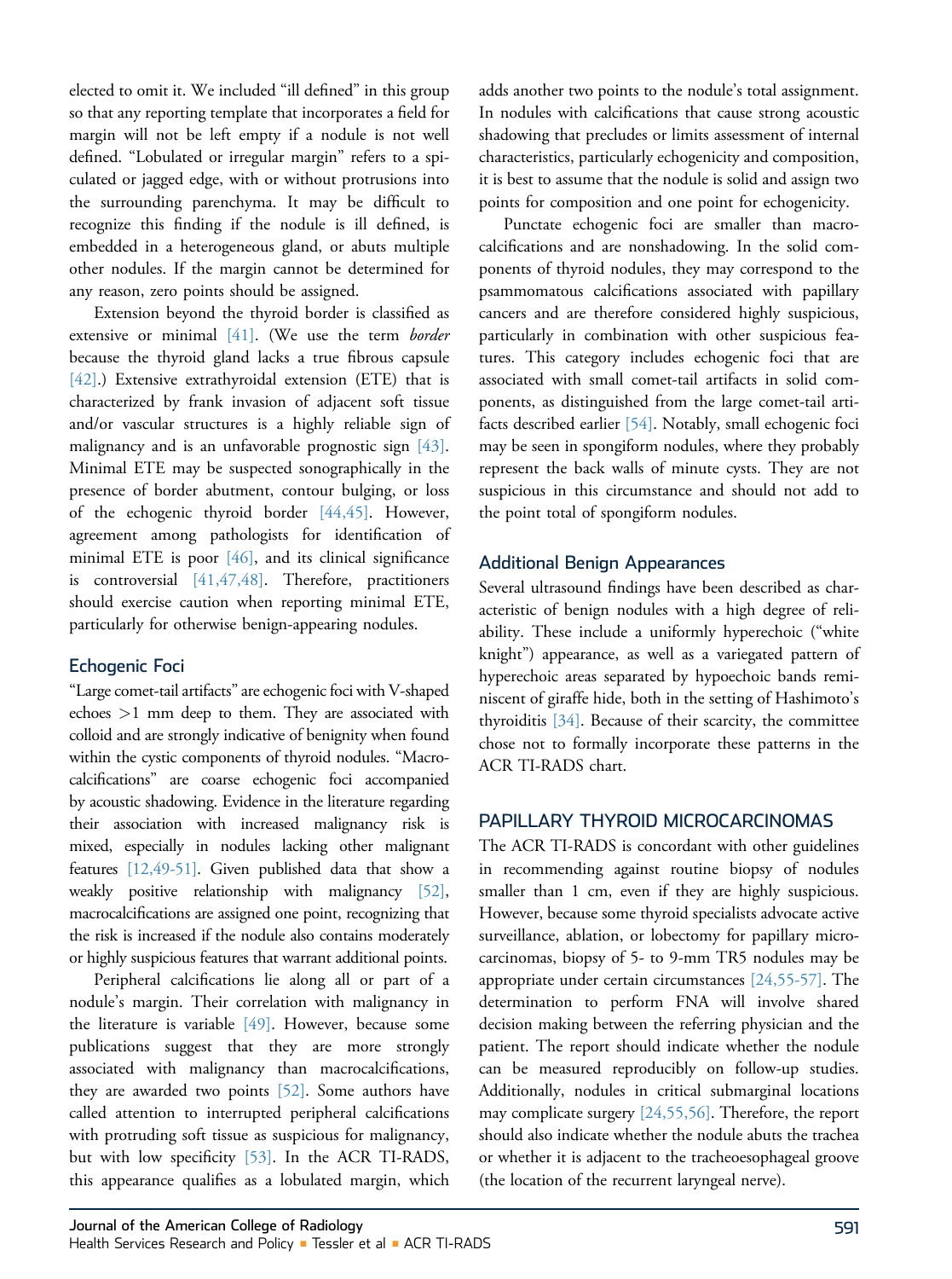## REPORTING CONSIDERATIONS

#### Measurement and Documentation

Accurate sizing of thyroid nodules is critical, as the maximum dimension determines whether a given lesion should be biopsied or followed. Although some interobserver discrepancy is inevitable because of variable conspicuity, consistent technique improves measurement accuracy and reproducibility.

Nodules should be measured in three axes: (1) maximum dimension on an axial image, (2) maximum dimension perpendicular to the previous measurement on the same image, and (3) maximum longitudinal dimension on a sagittal image (Online Fig. 3) [\[58\].](#page-8-0) For obliquely oriented nodules, these measurements may be different than the ones used to determine a taller-thanwide shape, but this discrepancy should rarely present a problem in practice. Measurements should also include the nodule's halo, if present. Practitioners may use linear dimensions to determine volume, a calculation that is available on many ultrasound machines. Regardless of the method used, each practice should measure and report nodules consistently to facilitate serial comparison.

Meticulous documentation of the location of nodules on sonograms is equally important, particularly when the thyroid gland is heterogeneous or multiple nodules are present. Every nodule targeted for surveillance should be numbered sequentially and labeled as to its location in the thyroid gland (right, left, isthmus, upper, mid, lower, and, if necessary, lateral, medial, anterior, or posterior). Ultrasound video clips are valuable to provide further information about the spatial relationships between nodules and adjacent structures. The committee recommends that no more than four nodules with the highest ACR TI-RADS point scores that fall below the size threshold for FNA should be followed, as detailed reporting of more than four nodules would needlessly complicate and lengthen reports. Other nodules may be reassessed on subsequent sonograms without being formally enumerated.

The committee did not address follow-up for previously sampled nodules. The decision to request a repeat biopsy is typically driven by referring physicians and is guided by management recommendations based on prior FNA results based on the Bethesda System for Reporting Thyroid Cytopathology [\[19,59,60\]](#page-7-0).

### Definition of Growth

Criteria for significant growth depend on the size of the nodule and must take measurement variability into

account. In the ACR TI-RADS, significant enlargement is defined as a 20% increase in at least two nodule dimensions and a minimal increase of 2 mm, or a 50% or greater increase in volume, as in the criteria adopted by other professional societies [\[19\]](#page-7-0). Because enlargement may not be apparent if the current sonogram is compared only with the immediately preceding one, it is important to also review measurements from earlier scans, if available.

#### Timing of Follow-Up Sonograms

There is little consensus in the literature regarding optimal spacing of follow-up sonograms for nodules that do not meet size criteria for FNA, as growth rates do not reliably distinguish benign from malignant nodules [\[61\]](#page-8-0). The committee believes that scanning intervals of less than 1 year are not warranted [\[62\]](#page-8-0), except for proven cancers under active surveillance, which may require more frequent follow-up at the discretion of the referring physician [\[56\]](#page-7-0). We advocate timing on the basis of a nodule's ACR TI-RADS level, with additional sonograms for lesions that are more suspicious. For a TR5 lesion, we recommend scans every year for up to 5 years. For a TR4 lesion, scans should be done at 1, 2, 3, and 5 years. For a TR3 lesion, follow-up imaging may be performed at 1, 3, and 5 years. Imaging can stop at 5 years if there is no change in size, as stability over that time span reliably indicates that a nodule has a benign behavior [\[63\].](#page-8-0) There is no published evidence to guide management of nodules that enlarge significantly but remain below the FNA size threshold for their ACR TI-RADS level at 5 years, but continued follow-up is probably warranted. If a nodule's ACR TI-RADS level increases on follow-up, the next sonogram should be done in 1 year, regardless of its initial level.

#### Number of Nodules to Biopsy

Biopsy of three or more nodules is poorly tolerated by patients and increases cost with little or no benefit and some added risk. Therefore, the committee recommends targeting no more than two nodules with the highest ACR TI-RADS point totals that meet criteria for FNA. Size should not be the primary criterion for deciding which nodule(s) to sample. We discourage usage of the term *dominant nodule*, which is often applied to the largest lesion in the gland, because it downplays the primary role of architecture in determining management. If three or more nodules fall within ACR TI-RADS guidelines for biopsy, the two with the most suspicious appearance on the basis of point totals should be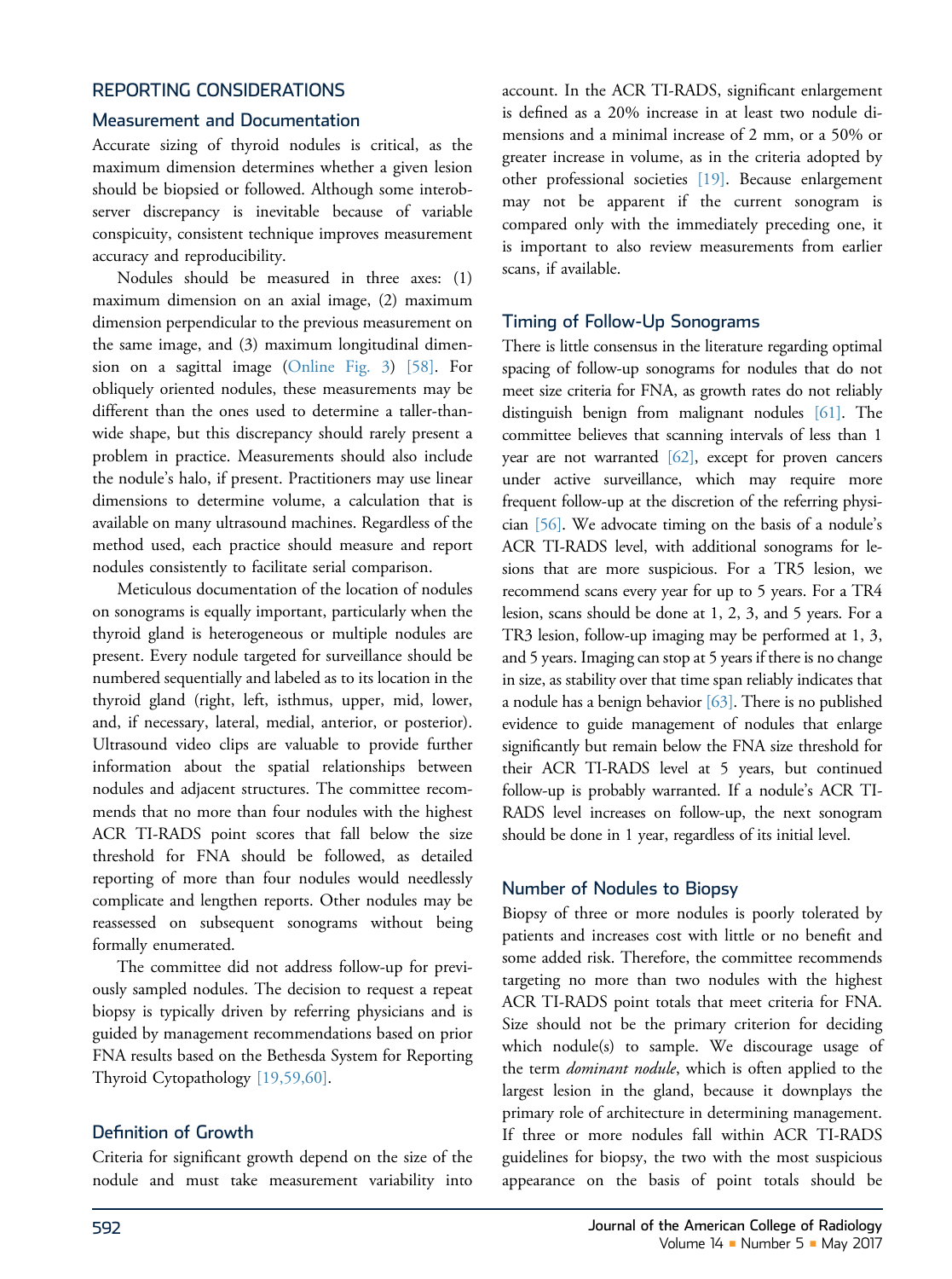<span id="page-6-0"></span>biopsied, even if they are not the largest. Conversely, in a gland that contains multiple discrete nodules that do not meet criteria, there is little reason to subject the largest one to FNA solely because of its size. Although malignancy cannot be definitively excluded under these conditions, sampling variation lessens the chance of detecting cancer because it would be impractical to biopsy every nodule. Likewise, biopsy is usually not indicated in a gland that is replaced by multiple, confluent nodules of similar appearance.

## Assessment of Cervical Lymph Nodes

Evaluation of cervical lymph nodes is a vital part of every thyroid sonographic examination [\[64\]](#page-8-0). Abnormal findings suggestive of cervical lymph node metastasis include a globular shape, loss of the normal echogenic hilum, presence of peripheral rather than hilar flow, heterogeneity with cystic components, and punctate echogenic foci that may represent microcalcifications. Detailed discussions of these features and representative ultrasound images are available elsewhere [\[65-67\].](#page-8-0) We recommend FNA of suspicious nodes, in addition to up to two nodules that warrant biopsy on the basis of the ACR TI-RADS.

## FUTURE DIRECTIONS

The committee believes that the ACR TI-RADS meets our stated goals, although acknowledging the limitations of our additive approach, which does not fully account for the possibility that the risk conferred by a given ultrasound feature may vary depending on what other features are present in a nodule. As well, several committee members have embarked on a parallel project in which interobserver variability of ultrasound feature assignment will be measured. We plan to revise the ACR TI-RADS periodically as results from this study and other evidence comes to light.

## TAKE-HOME POINTS

- The goal of this project is to define a risk stratification system for thyroid nodules (ACR TI-RADS) to guide decisions regarding FNA and follow-up.
- **The ACR TI-RADS** chart allows practitioners to assign points to nodules based on ultrasound features from a standardized lexicon that lends itself to structured reporting.
- The features that form the basis of this system will be assessed for inter-observer variability in a parallel project.

#### ACKNOWLEDGMENTS

The authors thank Dr Herbert Chen, chair of the Department of Surgery at the University of Alabama at Birmingham, for reviewing the manuscript. We also are grateful to Dr Xuan V. Nguyen of Ohio State University for performing the SEER data analysis.

## ADDITIONAL RESOURCES

Additional resources can be found online at: [http://dx.](http://dx.doi.org/10.1016/j.jacr.2017.01.046) [doi.org/10.1016/j.jacr.2017.01.046](http://dx.doi.org/10.1016/j.jacr.2017.01.046).

#### **REFERENCES**

- 1. [Guth S, Theune U, Aberle J, Galach A, Bamberger CM. Very](http://refhub.elsevier.com/S1546-1440(17)30186-2/sref1) [high prevalence of thyroid nodules detected by high frequency](http://refhub.elsevier.com/S1546-1440(17)30186-2/sref1) [\(13 MHz\) ultrasound examination. Eur J Clin Invest 2009;39:](http://refhub.elsevier.com/S1546-1440(17)30186-2/sref1) [699-706.](http://refhub.elsevier.com/S1546-1440(17)30186-2/sref1)
- 2. [Singh Ospina N, Brito JP, Maraka S, et al. Diagnostic accuracy of](http://refhub.elsevier.com/S1546-1440(17)30186-2/sref2) ultrasound-guided fi[ne needle aspiration biopsy for thyroid malig](http://refhub.elsevier.com/S1546-1440(17)30186-2/sref2)[nancy: systematic review and meta-analysis. Endocrine 2016;53:](http://refhub.elsevier.com/S1546-1440(17)30186-2/sref2) [651-61](http://refhub.elsevier.com/S1546-1440(17)30186-2/sref2).
- 3. [Smith-Bindman R, Lebda P, Feldstein VA, et al. Risk of thyroid](http://refhub.elsevier.com/S1546-1440(17)30186-2/sref3) [cancer based on thyroid ultrasound imaging characteristics:](http://refhub.elsevier.com/S1546-1440(17)30186-2/sref3) [results of a population-based study. JAMA Intern Med 2013;173:](http://refhub.elsevier.com/S1546-1440(17)30186-2/sref3) [1788-96.](http://refhub.elsevier.com/S1546-1440(17)30186-2/sref3)
- 4. [Ito Y, Uruno T, Nakano K, et al. An observation trial without surgical](http://refhub.elsevier.com/S1546-1440(17)30186-2/sref4) [treatment in patients with papillary microcarcinoma of the thyroid.](http://refhub.elsevier.com/S1546-1440(17)30186-2/sref4) [Thyroid 2003;13:381-7.](http://refhub.elsevier.com/S1546-1440(17)30186-2/sref4)
- 5. [Davies L, Welch HG. Current thyroid cancer trends in the United](http://refhub.elsevier.com/S1546-1440(17)30186-2/sref5) [States. JAMA Otolaryngol Head Neck Surg 2014;140:317-22.](http://refhub.elsevier.com/S1546-1440(17)30186-2/sref5)
- 6. [Ahn HS, Kim HJ, Welch HG. Korea](http://refhub.elsevier.com/S1546-1440(17)30186-2/sref6)'s thyroid-cancer "epidemic" [screening and overdiagnosis. N Engl J Med 2014;371:1765-7.](http://refhub.elsevier.com/S1546-1440(17)30186-2/sref6)
- 7. [Vaccarella S, Franceschi S, Bray F, Wild CP, Plummer M. Dal Maso](http://refhub.elsevier.com/S1546-1440(17)30186-2/sref7) [L. Worldwide thyroid-cancer epidemic? The increasing impact of](http://refhub.elsevier.com/S1546-1440(17)30186-2/sref7) [overdiagnosis. N Engl J Med 2016;375:614-7](http://refhub.elsevier.com/S1546-1440(17)30186-2/sref7).
- 8. [Grant EG, Tessler FN, Hoang JK, et al. Thyroid ultrasound reporting](http://refhub.elsevier.com/S1546-1440(17)30186-2/sref8) [lexicon: white paper of the ACR Thyroid Imaging, Reporting and](http://refhub.elsevier.com/S1546-1440(17)30186-2/sref8) [Data System \(TIRADS\) Committee. J Am Coll Radiol 2015;12:](http://refhub.elsevier.com/S1546-1440(17)30186-2/sref8) [1272-9](http://refhub.elsevier.com/S1546-1440(17)30186-2/sref8).
- 9. [Hoang JK, Langer JE, Middleton WD, et al. Managing incidental](http://refhub.elsevier.com/S1546-1440(17)30186-2/sref9) [thyroid nodules detected on imaging: white paper of the ACR](http://refhub.elsevier.com/S1546-1440(17)30186-2/sref9) [Incidental Thyroid Findings Committee. J Am Coll Radiol 2015;12:](http://refhub.elsevier.com/S1546-1440(17)30186-2/sref9) [143-50](http://refhub.elsevier.com/S1546-1440(17)30186-2/sref9).
- 10. [Frates MC, Benson CB, Charboneau JW, et al. Management of](http://refhub.elsevier.com/S1546-1440(17)30186-2/sref10) [thyroid nodules detected at US: Society of Radiologists in](http://refhub.elsevier.com/S1546-1440(17)30186-2/sref10) [Ultrasound consensus conference statement. Radiology 2005;237:](http://refhub.elsevier.com/S1546-1440(17)30186-2/sref10) [794-800.](http://refhub.elsevier.com/S1546-1440(17)30186-2/sref10)
- 11. [Horvath E, Majlis S, Rossi R, et al. An ultrasonogram reporting system](http://refhub.elsevier.com/S1546-1440(17)30186-2/sref11) [for thyroid nodules stratifying cancer risk for clinical management.](http://refhub.elsevier.com/S1546-1440(17)30186-2/sref11) [J Clin Endocrinol Metab 2009;94:1748-51.](http://refhub.elsevier.com/S1546-1440(17)30186-2/sref11)
- 12. [Kwak JY, Han KH, Yoon JH, et al. Thyroid imaging reporting](http://refhub.elsevier.com/S1546-1440(17)30186-2/sref12) [and data system for US features of nodules: a step in](http://refhub.elsevier.com/S1546-1440(17)30186-2/sref12) establishing better stratifi[cation of cancer risk. Radiology 2011;260:](http://refhub.elsevier.com/S1546-1440(17)30186-2/sref12) [892-9](http://refhub.elsevier.com/S1546-1440(17)30186-2/sref12).
- 13. [Na DG, Baek JH, Sung JY, et al. Thyroid imaging reporting and data](http://refhub.elsevier.com/S1546-1440(17)30186-2/sref13) system risk stratifi[cation of thyroid nodules: categorization based on](http://refhub.elsevier.com/S1546-1440(17)30186-2/sref13) [solidity and echogenicity. Thyroid 2016;26:562-72.](http://refhub.elsevier.com/S1546-1440(17)30186-2/sref13)
- 14. [Park JY, Lee HJ, Jang HW, et al. A proposal for a thyroid imaging](http://refhub.elsevier.com/S1546-1440(17)30186-2/sref14) [reporting and data system for ultrasound features of thyroid carcinoma.](http://refhub.elsevier.com/S1546-1440(17)30186-2/sref14) [Thyroid 2009;19:1257-64.](http://refhub.elsevier.com/S1546-1440(17)30186-2/sref14)
- 15. [Seo H, Na DG, Kim JH, Kim KW, Yoon JW. Ultrasound-based risk](http://refhub.elsevier.com/S1546-1440(17)30186-2/sref15) stratifi[cation for malignancy in thyroid nodules: a four-tier categori](http://refhub.elsevier.com/S1546-1440(17)30186-2/sref15)[zation system. Eur Radiol 2015;25:2153-62](http://refhub.elsevier.com/S1546-1440(17)30186-2/sref15).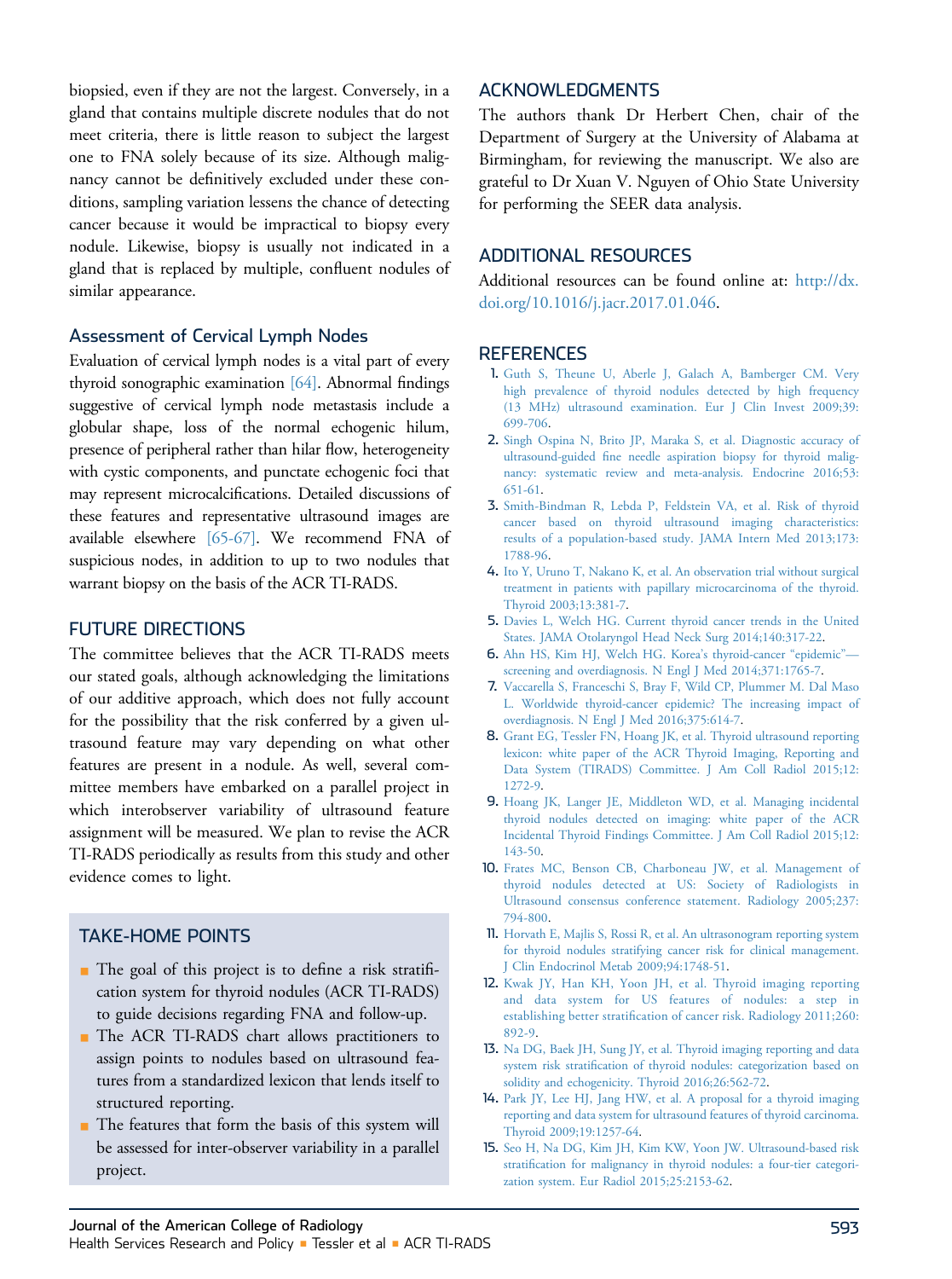- <span id="page-7-0"></span>16. Russ G. Risk stratifi[cation of thyroid nodules on ultrasonography with](http://refhub.elsevier.com/S1546-1440(17)30186-2/sref16) [the French TI-RADS: description and re](http://refhub.elsevier.com/S1546-1440(17)30186-2/sref16)flections. Ultrasonography [2016;35:25-38](http://refhub.elsevier.com/S1546-1440(17)30186-2/sref16).
- 17. [Shin JH, Baek JH, Chung J, et al. Ultrasonography Diagnosis and](http://refhub.elsevier.com/S1546-1440(17)30186-2/sref17) [Imaging-Based Management of Thyroid Nodules: Revised Korean](http://refhub.elsevier.com/S1546-1440(17)30186-2/sref17) [Society of Thyroid Radiology Consensus Statement and Recommen](http://refhub.elsevier.com/S1546-1440(17)30186-2/sref17)[dations. Korean J Radiol 2016;17:370-95](http://refhub.elsevier.com/S1546-1440(17)30186-2/sref17).
- 18. [Zayadeen AR, Abu-Yousef M, Berbaum K. Retrospective evaluation of](http://refhub.elsevier.com/S1546-1440(17)30186-2/sref18) [ultrasound features of thyroid nodules to assess malignancy risk: a step](http://refhub.elsevier.com/S1546-1440(17)30186-2/sref18) [toward TIRADS. AJR Am J Roentgenol 2016;207:460-9](http://refhub.elsevier.com/S1546-1440(17)30186-2/sref18).
- 19. [Haugen BR, Alexander EK, Bible KC, et al. 2015 American Thyroid](http://refhub.elsevier.com/S1546-1440(17)30186-2/sref19) [Association management guidelines for adult patients with thyroid](http://refhub.elsevier.com/S1546-1440(17)30186-2/sref19) [nodules and differentiated thyroid cancer: the American Thyroid As](http://refhub.elsevier.com/S1546-1440(17)30186-2/sref19)[sociation Guidelines Task Force on Thyroid Nodules and Differenti](http://refhub.elsevier.com/S1546-1440(17)30186-2/sref19)[ated Thyroid Cancer. Thyroid 2016;26:1-133](http://refhub.elsevier.com/S1546-1440(17)30186-2/sref19).
- 20. [Magri F, Chytiris S, Chiovato L. The role of elastography in thyroid](http://refhub.elsevier.com/S1546-1440(17)30186-2/sref20) [ultrasonography. Curr Opin Endocrinol Diabetes Obes 2016;23:](http://refhub.elsevier.com/S1546-1440(17)30186-2/sref20) [416-22](http://refhub.elsevier.com/S1546-1440(17)30186-2/sref20).
- 21. [Park VY, Kim EK, Kwak JY, Yoon JH, Kim MJ, Moon HJ.](http://refhub.elsevier.com/S1546-1440(17)30186-2/sref21) [Thyroid imaging reporting and data system and ultrasound elas](http://refhub.elsevier.com/S1546-1440(17)30186-2/sref21)[tography: diagnostic accuracy as a tool in recommending repeat](http://refhub.elsevier.com/S1546-1440(17)30186-2/sref21) fi[ne-needle aspiration for solid thyroid nodules with non-diagnostic](http://refhub.elsevier.com/S1546-1440(17)30186-2/sref21) fi[ne-needle aspiration cytology. Ultrasound Med Biol 2016;42:](http://refhub.elsevier.com/S1546-1440(17)30186-2/sref21) [399-406.](http://refhub.elsevier.com/S1546-1440(17)30186-2/sref21)
- 22. [Hoang JK, Nguyen XV, Davies L. Overdiagnosis of thyroid cancer:](http://refhub.elsevier.com/S1546-1440(17)30186-2/sref22) answers to fi[ve key questions. Acad Radiol 2015;22:1024-9.](http://refhub.elsevier.com/S1546-1440(17)30186-2/sref22)
- 23. [Ito Y, Miyauchi A. Nonoperative management of low-risk differenti](http://refhub.elsevier.com/S1546-1440(17)30186-2/sref23)[ated thyroid carcinoma. Curr Opin Oncol 2015;27:15-20](http://refhub.elsevier.com/S1546-1440(17)30186-2/sref23).
- 24. [Leboulleux S, Tuttle RM, Pacini F, Schlumberger M. Papillary thyroid](http://refhub.elsevier.com/S1546-1440(17)30186-2/sref24) [microcarcinoma: time to shift from surgery to active surveillance?](http://refhub.elsevier.com/S1546-1440(17)30186-2/sref24) [Lancet Diabetes Endocrinol 2016;4:933-42.](http://refhub.elsevier.com/S1546-1440(17)30186-2/sref24)
- 25. [Yoon JH, Lee HS, Kim EK, Moon HJ, Kwak JY. Malignancy risk](http://refhub.elsevier.com/S1546-1440(17)30186-2/sref25) stratifi[cation of thyroid nodules: comparison between the Thyroid](http://refhub.elsevier.com/S1546-1440(17)30186-2/sref25) [Imaging Reporting and Data System and the 2014 American](http://refhub.elsevier.com/S1546-1440(17)30186-2/sref25) [Thyroid Association management guidelines. Radiology 2016;278:](http://refhub.elsevier.com/S1546-1440(17)30186-2/sref25) [917-24.](http://refhub.elsevier.com/S1546-1440(17)30186-2/sref25)
- 26. [Machens A, Holzhausen HJ, Dralle H. The prognostic value of pri](http://refhub.elsevier.com/S1546-1440(17)30186-2/sref26)[mary tumor size in papillary and follicular thyroid carcinoma. Cancer](http://refhub.elsevier.com/S1546-1440(17)30186-2/sref26) [2005;103:2269-73.](http://refhub.elsevier.com/S1546-1440(17)30186-2/sref26)
- 27. [Deveci MS, Deveci G, LiVolsi VA, Gupta PK, Baloch ZW. Concor](http://refhub.elsevier.com/S1546-1440(17)30186-2/sref27)[dance between thyroid nodule sizes measured by ultrasound and gross](http://refhub.elsevier.com/S1546-1440(17)30186-2/sref27) [pathology examination: effect on patient management. Diagn Cyto](http://refhub.elsevier.com/S1546-1440(17)30186-2/sref27)[pathol 2007;35:579-83.](http://refhub.elsevier.com/S1546-1440(17)30186-2/sref27)
- 28. [Bachar G, Buda I, Cohen M, et al. Size discrepancy between sono](http://refhub.elsevier.com/S1546-1440(17)30186-2/sref28)[graphic and pathological evaluation of solitary papillary thyroid car](http://refhub.elsevier.com/S1546-1440(17)30186-2/sref28)[cinoma. Eur J Radiol 2013;82:1899-903.](http://refhub.elsevier.com/S1546-1440(17)30186-2/sref28)
- 29. Middleton WD, Teefey SA, Reading C, et al. Multi-institutional analysis of thyroid nodule risk stratification using the American College of Radiology Thyroid Imaging, Reporting and Data System. AJR Am J Roentgenol. In press.
- 30. [Nguyen XV, Choudhury KR, Eastwood JD, et al. Incidental thyroid](http://refhub.elsevier.com/S1546-1440(17)30186-2/sref30) [nodules on CT: evaluation of 2 risk-categorization methods for work](http://refhub.elsevier.com/S1546-1440(17)30186-2/sref30)[up of nodules. AJNR Am J Neuroradiol 2013;34:1812-7.](http://refhub.elsevier.com/S1546-1440(17)30186-2/sref30)
- 31. [Lacout A, Chevenet C, Marcy PY. Mummi](http://refhub.elsevier.com/S1546-1440(17)30186-2/sref31)fied thyroid syndrome. AJR [Am J Roentgenol 2016;206:837-45.](http://refhub.elsevier.com/S1546-1440(17)30186-2/sref31)
- 32. [Bonavita JA, Mayo J, Babb J, et al. Pattern recognition of benign](http://refhub.elsevier.com/S1546-1440(17)30186-2/sref32) [nodules at ultrasound of the thyroid: which nodules can be left alone?](http://refhub.elsevier.com/S1546-1440(17)30186-2/sref32) [AJR Am J Roentgenol 2009;193:207-13](http://refhub.elsevier.com/S1546-1440(17)30186-2/sref32).
- 33. [Reading CC, Charboneau JW, Hay ID, Sebo TJ. Sonography of](http://refhub.elsevier.com/S1546-1440(17)30186-2/sref33) thyroid nodules: a "classic pattern" [diagnostic approach. Ultrasound Q](http://refhub.elsevier.com/S1546-1440(17)30186-2/sref33) [2005;21:157-65](http://refhub.elsevier.com/S1546-1440(17)30186-2/sref33).
- 34. [Virmani V, Hammond I. Sonographic patterns of benign thyroid](http://refhub.elsevier.com/S1546-1440(17)30186-2/sref34) nodules: verifi[cation at our institution. AJR Am J Roentgenol](http://refhub.elsevier.com/S1546-1440(17)30186-2/sref34) [2011;196:891-5](http://refhub.elsevier.com/S1546-1440(17)30186-2/sref34).
- 35. [Kim DW, Lee EJ, In HS, Kim SJ. Sonographic differentiation of](http://refhub.elsevier.com/S1546-1440(17)30186-2/sref35) [partially cystic thyroid nodules: a prospective study. AJNR Am J](http://refhub.elsevier.com/S1546-1440(17)30186-2/sref35) [Neuroradiol 2010;31:1961-6.](http://refhub.elsevier.com/S1546-1440(17)30186-2/sref35)
- 36. [Kim DW, Park JS, In HS, Choo HJ, Ryu JH, Jung SJ. Ultrasound](http://refhub.elsevier.com/S1546-1440(17)30186-2/sref36)based diagnostic classifi[cation for solid and partially cystic thyroid](http://refhub.elsevier.com/S1546-1440(17)30186-2/sref36) [nodules. AJNR Am J Neuroradiol 2012;33:1144-9.](http://refhub.elsevier.com/S1546-1440(17)30186-2/sref36)
- 37. [Lee MJ, Kim EK, Kwak JY, Kim MJ. Partially cystic thyroid nodules](http://refhub.elsevier.com/S1546-1440(17)30186-2/sref37) [on ultrasound: probability of malignancy and sonographic differenti](http://refhub.elsevier.com/S1546-1440(17)30186-2/sref37)[ation. Thyroid 2009;19:341-6.](http://refhub.elsevier.com/S1546-1440(17)30186-2/sref37)
- 38. [Park JM, Choi Y, Kwag HJ. Partially cystic thyroid nodules: ultrasound](http://refhub.elsevier.com/S1546-1440(17)30186-2/sref38) fi[ndings of malignancy. Korean J Radiol 2012;13:530-5](http://refhub.elsevier.com/S1546-1440(17)30186-2/sref38).
- 39. [Rosario PW, Silva AL, Borges MA, Calsolari MR. Is Doppler ultra](http://refhub.elsevier.com/S1546-1440(17)30186-2/sref39)[sound of additional value to gray-scale ultrasound in differentiating](http://refhub.elsevier.com/S1546-1440(17)30186-2/sref39) [malignant and benign thyroid nodules? Arch Endocrinol Metab](http://refhub.elsevier.com/S1546-1440(17)30186-2/sref39) [2015;59:79-83](http://refhub.elsevier.com/S1546-1440(17)30186-2/sref39).
- 40. [Moon WJ, Jung SL, Lee JH, Na DG, Baek JH, Lee YH, et al. Benign](http://refhub.elsevier.com/S1546-1440(17)30186-2/sref40) [and malignant thyroid nodules: US differentiation](http://refhub.elsevier.com/S1546-1440(17)30186-2/sref40)–multicenter retro[spective study. Radiology 2008;247:762-70.](http://refhub.elsevier.com/S1546-1440(17)30186-2/sref40)
- 41. Youngwirth LM, Adam MA, Scheri RP, Roman SA, Sosa JA. Extrathyroidal extension is associated with compromised survival in patients with thyroid cancer. Thyroid. In press. [http://dx.doi.org/10.1089/](http://dx.doi.org/10.1089/thy.2016.0132) [thy.2016.0132.](http://dx.doi.org/10.1089/thy.2016.0132)
- 42. [Mete O, Rotstein L, Asa SL. Controversies in thyroid pathology:](http://refhub.elsevier.com/S1546-1440(17)30186-2/sref42) [thyroid capsule invasion and extrathyroidal extension. Ann Surg Oncol](http://refhub.elsevier.com/S1546-1440(17)30186-2/sref42) [2010;17:386-91](http://refhub.elsevier.com/S1546-1440(17)30186-2/sref42).
- 43. [Hoang JK, Lee WK, Lee M, Johnson D, Farrell S. US Features of](http://refhub.elsevier.com/S1546-1440(17)30186-2/sref43) [thyroid malignancy: pearls and pitfalls. Radiographics 2007;27:](http://refhub.elsevier.com/S1546-1440(17)30186-2/sref43) [847-60](http://refhub.elsevier.com/S1546-1440(17)30186-2/sref43).
- 44. [Kamaya A, Tahvildari AM, Patel BN, Willmann JK, Jeffrey RB,](http://refhub.elsevier.com/S1546-1440(17)30186-2/sref44) [Desser TS. Sonographic detection of extracapsular extension](http://refhub.elsevier.com/S1546-1440(17)30186-2/sref44) [in papillary thyroid cancer. J Ultrasound Med 2015;34:](http://refhub.elsevier.com/S1546-1440(17)30186-2/sref44) [2225-30.](http://refhub.elsevier.com/S1546-1440(17)30186-2/sref44)
- 45. [Kim H, Kim JA, Son EJ, et al. Preoperative prediction of the extra](http://refhub.elsevier.com/S1546-1440(17)30186-2/sref45)[thyroidal extension of papillary thyroid carcinoma with ultrasonogra](http://refhub.elsevier.com/S1546-1440(17)30186-2/sref45)[phy versus MRI: a retrospective cohort study. Int J Surg 2014;12:](http://refhub.elsevier.com/S1546-1440(17)30186-2/sref45) [544-8](http://refhub.elsevier.com/S1546-1440(17)30186-2/sref45).
- 46. [Su HK, Wenig BM, Haser GC, et al. Inter-observer variation in the](http://refhub.elsevier.com/S1546-1440(17)30186-2/sref46) pathologic identifi[cation of minimal extrathyroidal extension in](http://refhub.elsevier.com/S1546-1440(17)30186-2/sref46) [papillary thyroid carcinoma. Thyroid 2016;26:512-7](http://refhub.elsevier.com/S1546-1440(17)30186-2/sref46).
- 47. [Hay ID, Johnson TR, Thompson GB, Sebo TJ, Reinalda MS. Min](http://refhub.elsevier.com/S1546-1440(17)30186-2/sref47)[imal extrathyroid extension in papillary thyroid carcinoma does not](http://refhub.elsevier.com/S1546-1440(17)30186-2/sref47) [result in increased rates of either cause-speci](http://refhub.elsevier.com/S1546-1440(17)30186-2/sref47)fic mortality or post[operative tumor recurrence. Surgery 2016;159:11-9](http://refhub.elsevier.com/S1546-1440(17)30186-2/sref47).
- 48. [Shin JH, Ha TK, Park HK, et al. Implication of minimal extra](http://refhub.elsevier.com/S1546-1440(17)30186-2/sref48)[thyroidal extension as a prognostic factor in papillary thyroid carci](http://refhub.elsevier.com/S1546-1440(17)30186-2/sref48)[noma. Int J Surg 2013;11:944-7.](http://refhub.elsevier.com/S1546-1440(17)30186-2/sref48)
- 49. [Kim MJ, Kim EK, Kwak JY, et al. Differentiation of thyroid nodules](http://refhub.elsevier.com/S1546-1440(17)30186-2/sref49) with macrocalcifi[cations: role of suspicious sonographic](http://refhub.elsevier.com/S1546-1440(17)30186-2/sref49) findings. [J Ultrasound Med 2008;27:1179-84](http://refhub.elsevier.com/S1546-1440(17)30186-2/sref49).
- 50. [Na DG, Kim DS, Kim SJ, Ryoo JW, Jung SL. Thyroid nodules with](http://refhub.elsevier.com/S1546-1440(17)30186-2/sref50) isolated macrocalcifi[cation: malignancy risk and diagnostic ef](http://refhub.elsevier.com/S1546-1440(17)30186-2/sref50)ficacy of fi[ne-needle aspiration and core needle biopsy. Ultrasonography](http://refhub.elsevier.com/S1546-1440(17)30186-2/sref50) [2016;35:212-9](http://refhub.elsevier.com/S1546-1440(17)30186-2/sref50).
- 51. [Taki S, Terahata S, Yamashita R, et al. Thyroid calci](http://refhub.elsevier.com/S1546-1440(17)30186-2/sref51)fications: [sonographic patterns and incidence of cancer. Clin Imaging 2004;28:](http://refhub.elsevier.com/S1546-1440(17)30186-2/sref51) [368-71](http://refhub.elsevier.com/S1546-1440(17)30186-2/sref51).
- 52. [Arpaci D, Ozdemir D, Cuhaci N, et al. Evaluation of cytopathological](http://refhub.elsevier.com/S1546-1440(17)30186-2/sref52) fi[ndings in thyroid nodules with macrocalci](http://refhub.elsevier.com/S1546-1440(17)30186-2/sref52)fication: macrocalcification [is not innocent as it seems. Arq Bras Endocrinol Metabol 2014;58:](http://refhub.elsevier.com/S1546-1440(17)30186-2/sref52) [939-45](http://refhub.elsevier.com/S1546-1440(17)30186-2/sref52).
- 53. [Park YJ, Kim JA, Son EJ, et al. Thyroid nodules with macro](http://refhub.elsevier.com/S1546-1440(17)30186-2/sref53)calcification: sonographic fi[ndings predictive of malignancy. Yonsei](http://refhub.elsevier.com/S1546-1440(17)30186-2/sref53) [Med J 2014;55:339-44](http://refhub.elsevier.com/S1546-1440(17)30186-2/sref53).
- 54. [Malhi H, Beland MD, Cen SY, et al. Echogenic foci in thyroid](http://refhub.elsevier.com/S1546-1440(17)30186-2/sref54) nodules: signifi[cance of posterior acoustic artifacts. AJR Am J Roent](http://refhub.elsevier.com/S1546-1440(17)30186-2/sref54)[genol 2014;203:1310-6](http://refhub.elsevier.com/S1546-1440(17)30186-2/sref54).
- 55. [Brito JP, Hay ID, Morris JC. Low risk papillary thyroid cancer. BMJ](http://refhub.elsevier.com/S1546-1440(17)30186-2/sref55) [2014;348:g3045](http://refhub.elsevier.com/S1546-1440(17)30186-2/sref55).
- 56. [Brito JP, Ito Y, Miyauchi A, Tuttle RM. A clinical framework to](http://refhub.elsevier.com/S1546-1440(17)30186-2/sref56) facilitate risk stratifi[cation when considering an active surveillance](http://refhub.elsevier.com/S1546-1440(17)30186-2/sref56)